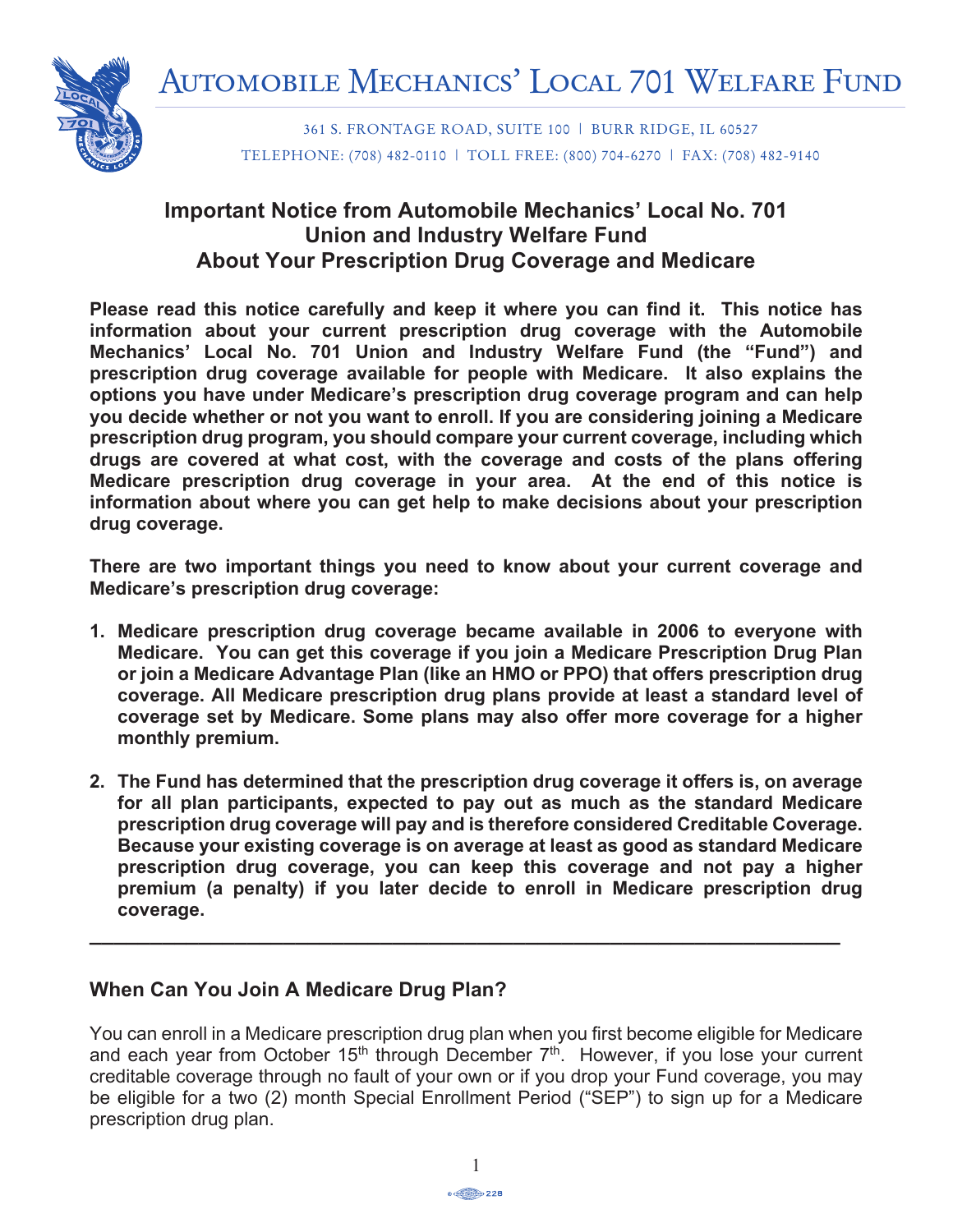#### **What Happens To Your Current Coverage If You Decide to Join A Medicare Drug Plan?**

If you decide to join a Medicare prescription drug plan, your current Fund coverage will be affected as follows:

**Active Employees**.You may enroll in Medicare Part D prescription drug coverage and keep your prescription drug coverage with the Fund. If you decide to enroll in Medicare Part D and keep your coverage through the Fund, the Fund will coordinate your benefits with Medicare. Note that if you are an active employee (or the spouse or dependent of an active employee) and eligible for Medicare, you may continue your prescription drug coverage through the Fund and not enroll in a Medicare prescription drug plan at this time.

**Retirees.** If you are a retiree (or the spouse or dependent of a retiree), your coverage under the Fund, including prescription drug coverage, will end when you become eligible for Medicare. You may be eligible for an HRA benefit if you enroll in a Medicare Supplement Plan through Willis Towers Watson. If you decide to opt-out of the Plan or if you decide to utilize a Medicare supplement plan outside the Willis Towers Watson network, you will no longer be eligible for the HRA benefit.

#### **When Will You Pay A Higher Premium (Penalty) To Join A Medicare Drug Plan?**

You should also know that if you drop or lose your current coverage with the Fund and don't join a Medicare drug plan within 63 continuous days after your current coverage ends, you may pay a higher premium (a penalty) to join a Medicare drug plan later.

If you go 63 continuous days or longer without creditable prescription drug coverage, your monthly premium may go up by at least 1% of the Medicare base beneficiary premium per month for every month that you did not have that coverage. For example, if you go nineteen months without creditable coverage, your premium may consistently be at least 19% higher than the Medicare base beneficiary premium. You may have to pay this higher premium (a penalty) as long as you have Medicare prescription drug coverage. In addition, you may have to wait until the following October to enroll.

#### **For More Information About This Notice or Your Current Prescription Drug Coverage…**

Call Kristina Gaughan at 708-482-0110 for further information. You will receive this notice each year and before the next period that you can enroll in Medicare prescription drug coverage. You will also receive a copy of this notice if coverage under the Fund changes. You also may request a copy of this notice at any time.